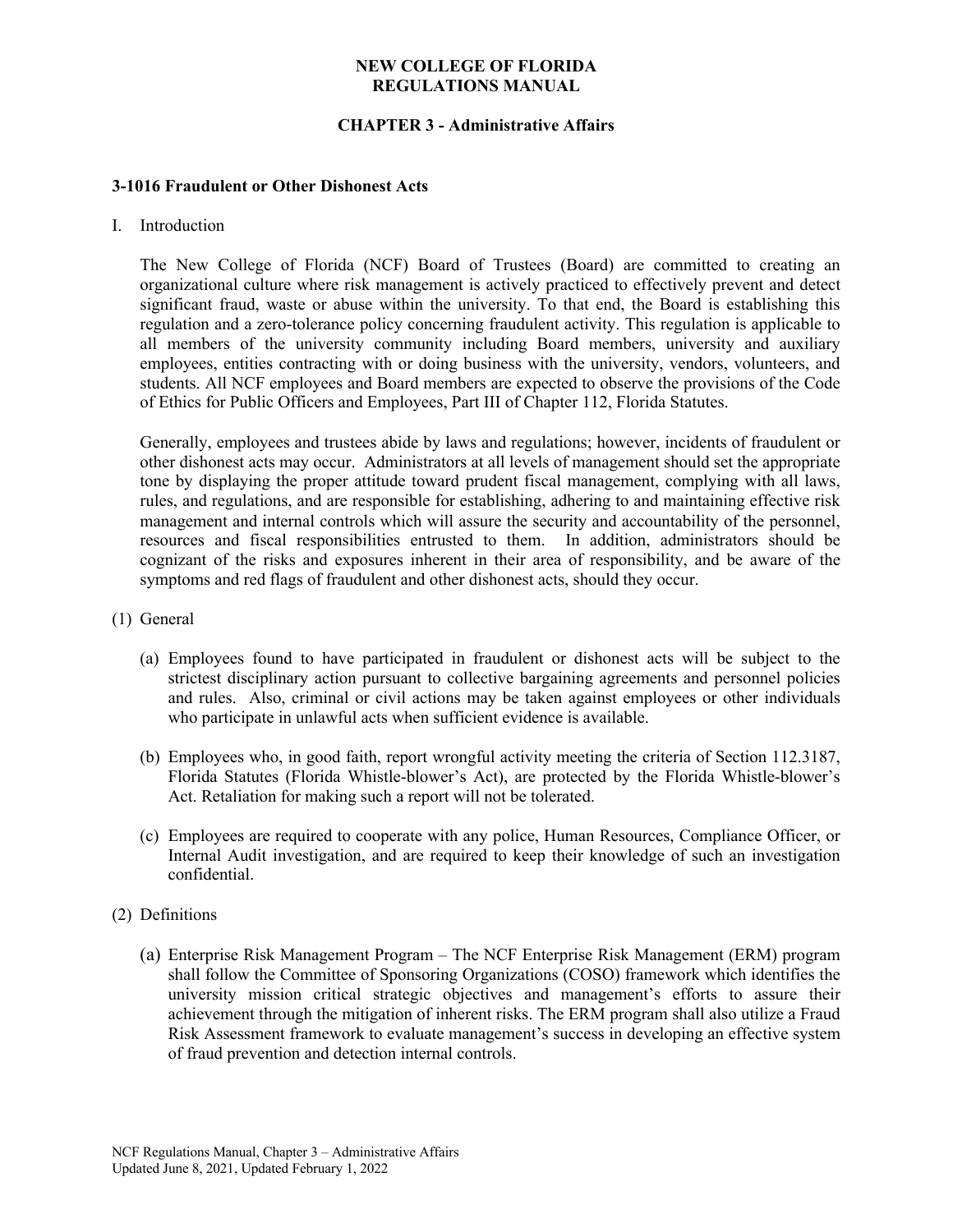## **CHAPTER 3 - Administrative Affairs**

(b) Fraud - The Board of Governor's regulation 3.003, *Fraud Prevention and Detection*, defines fraud as: an intentional misrepresentation or concealment of a material fact for the purpose of obtaining a benefit that would not otherwise be received, or inducement of another to act upon the intentional misrepresentation or concealment to his or her detriment. The Association of Certified Fraud Examiners (ACFE) defines "fraud" as: "The use of one's occupation for personal enrichment through the deliberate misuse or misapplication of the employing organization's resources or assets." (Report to the Nation on Occupational Fraud and Abuse, 1999).

Occupational fraud, waste, and abuse encompasses a wide variety of conduct by employees, managers, and principals of organizations ranging from pilferage to sophisticated investment swindles. Common violations include asset misappropriation, corruptions, false statements, false overtime, petty theft and pilferage, use of company property for personal benefit, and payroll and sick time abuses. The key is that the activity:

- 1. is clandestine;
- 2. violates the employee's fiduciary duties to the organization;
- 3. is committed for the purpose of direct or indirect financial benefit to the perpetrator; and
- 4. costs the organizations assets, revenues, or reserves.

Exhibit A of this Regulation includes a more detailed list of activities that constitute fraud or are considered fraudulent.

- (3) University Community Member Responsibilities:
	- (a) The President's Cabinet members as designed for each Strategic Business Risk, are responsible for designing, implementing, and overseeing the university's Enterprise Risk Management (ERM) program, system of internal controls and other antifraud framework strategies. These executives may consult with the Chief Audit Executive to assure the ERM risk mitigation strategies and internal controls are properly designed and operating effectively.
	- (b) All university community members are responsible for reporting suspected fraudulent activities to the proper authority as follows:
		- 1. The NCF Police Department when they are observing a criminal act in progress, such as theft or destruction of NCF property, or if they have reasonable suspicion that a criminal act is going to be or has been committed.
		- 2. The Chief Audit Executive of all known or suspected fraudulent, wasteful, abusive, or dishonest acts. College executives, managers, supervisors, and administrators who become aware of known or suspected fraudulent, wasteful, abusive, or dishonest acts shall ensure the Chief Audit Executive is made aware of such. As deemed appropriate, the Chief Audit Executive shall keep the College President (or designee) informed of suspected fraudulent, wasteful, abusive, or dishonest acts.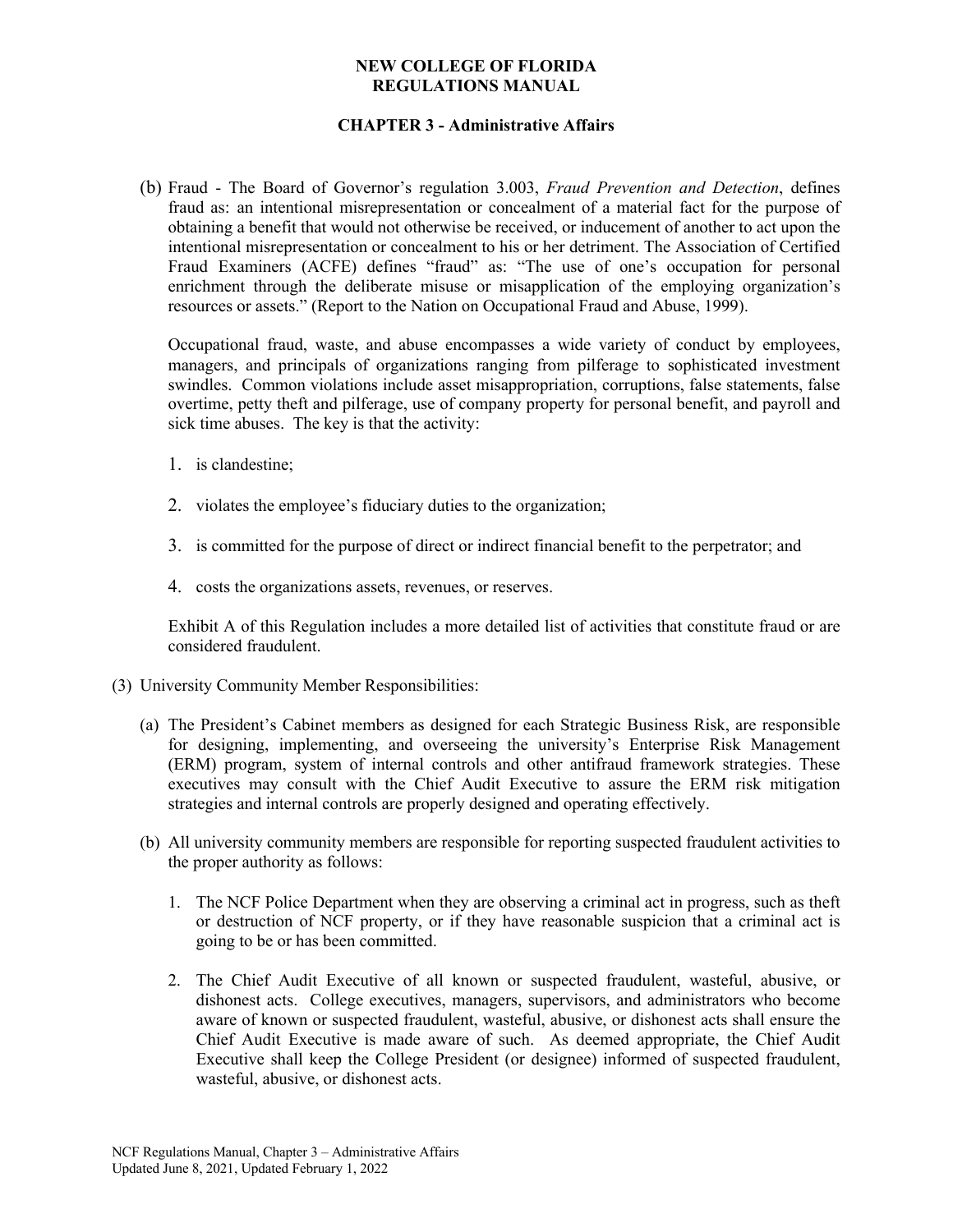# **CHAPTER 3 - Administrative Affairs**

- 3. The reporting community member will refrain from further examination or investigation of the suspected wrongdoing, confrontation of the alleged perpetrator, or further discussion of the incident with anyone other than the Chief Audit Executive and/or law enforcement unless otherwise directed by the Chief Audit Executive or compelled by subpoena. Reports may be made in person, using standard NCF e-mail and telephone communication, or anonymously through the NCF Report a Problem website options at: https://www.ncf.edu/about/departments-and-offices/office-of-the-general-counsel/report-aproblem/
- (4) Chief Audit Executive Responsibilities:
	- (a) It is the responsibility of the Chief Audit Executive to independently and objectively evaluate all allegations of fraudulent, wasteful, abusive, and dishonest acts and act on such in accordance with this Regulation, the Internal Audit Charter, the State University System Board of Governors Regulations, Association of Certified Fraud Examiners guidelines and code of ethics as well as the Institute of Internal Auditors standards and code of ethics.
	- (b) The Chief Audit Executive with the support of the Police and Legal Counsel will make a determination as to the sufficiency of evidence to seek criminal and/or civil action to recovery assets/losses and assure a non-recurrence of the behavior by the perpetrator(s).
	- (c) The Chief Audit Executive will report all fraud, waste, abuse and dishonest act investigation findings to the NCF President, Board, and the Board of Governors with recommendations for internal control and/or other risk mitigation enhancements.
	- (d) The Chief Audit Executive will periodically evaluate and report to the Board of Trustees, at least annually, the status of the antifraud framework used an any necessary revisions to improve the framework.
- (5) Allegations Made Against the President or a Board Member:
	- (a) The Chief Audit Executive shall provide timely notification to the Board of Governors, through the Office of Inspector General and Director of Compliance (OIGC), of any significant and credible allegation(s) of fraud, waste, mismanagement, misconduct, and other abuses made against the university president or a Board member. Such allegations will be handled as follows:

(i) Initial Review and Preliminary Inquiry. The Chair of the Board of Trustees (or the Chair of the Audit and Compliance Committee if the allegations involve the Board Chair), in consultation with the Chair of the Board of Governors, shall review the matter and may ask the OIGC to conduct a preliminary inquiry, in accordance with section 10.2.a of the OIGC charter. If, as a result of the review and/or preliminary inquiry, it is determined that an investigation is warranted, the Board of Trustees will hire an independent outside firm to conduct the investigation with OIGC guidance and monitoring; or, the OIGC will perform the investigation.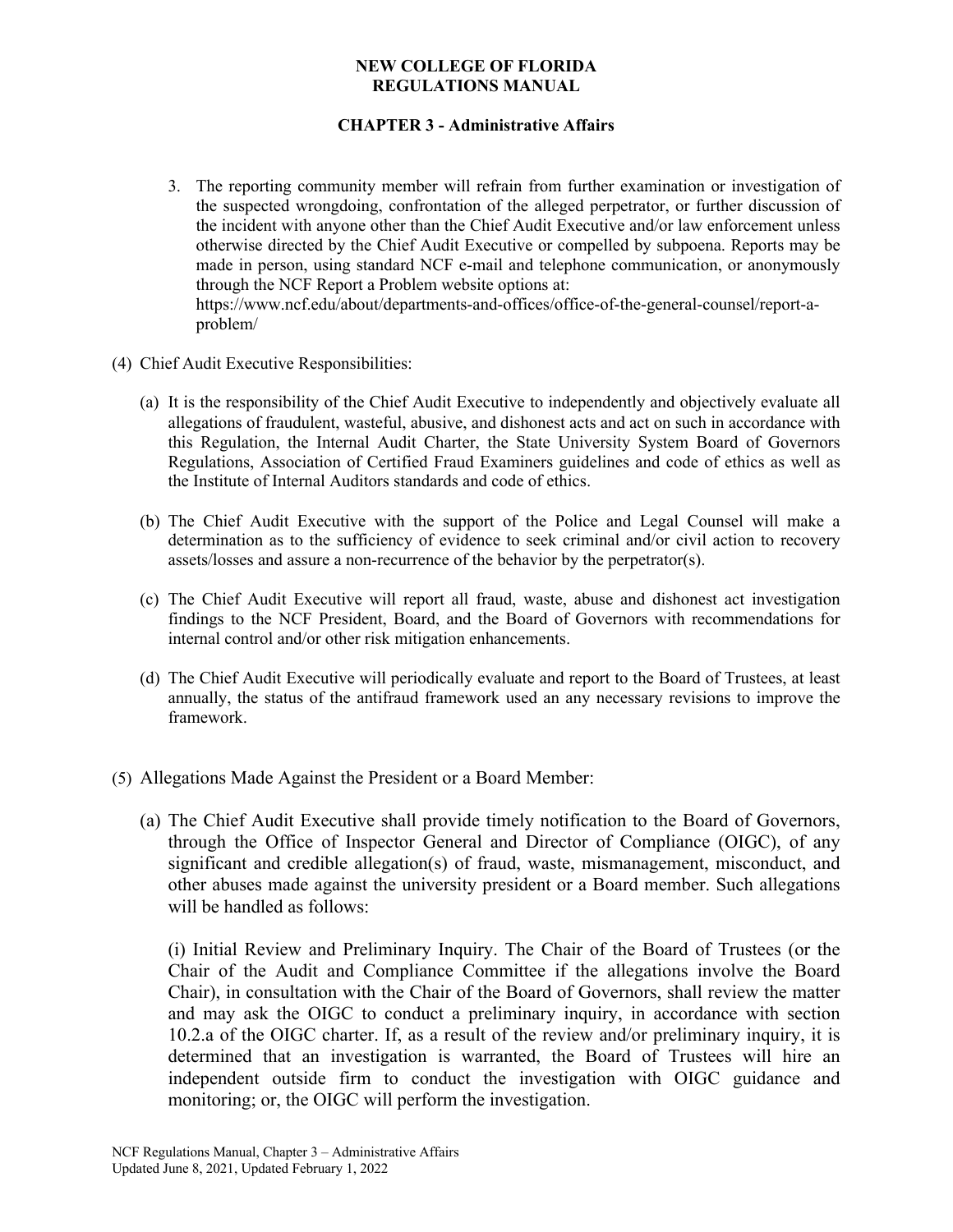# **CHAPTER 3 - Administrative Affairs**

(b) Subject's Response to Investigation Report. At the conclusion of such investigation, the investigator's report shall be submitted to the subject, who shall have twenty (20) working days from the date of the report to submit a written response. If the subject submits a written response to the investigation report, the investigator may, within ten (10) working days from receipt of the written response, create a rebuttal to the response. The subject's response and the investigator's rebuttal to the response, if any, shall be included in the final report presented to the Chair of the Board of Trustees, (or Chair of the Audit and Compliance Committee of the Board of Trustees if the allegations involve the Board Chair) and the Board of Governor's Audit and Compliance Committee.

(6) Allegations Made Against the Chief Audit Executive or Chief Compliance Officer.

(a) University General Counsel shall provide timely notification to the Board of Trustees Audit and Compliance Committee and Board of Governor's Audit and Compliance Committee, through the OIGC, of any significant and credible allegation(s) of fraud, waste, mismanagement, misconduct, or other abuses is made against the Chief Audit Executive or Chief Compliance Officer. Such allegations will be handled as follows:

(i) Initial Review and Preliminary Inquiry. The General Counsel, in coordination with the Chair of the Audit and Compliance Committee, shall review the matter and conduct a preliminary inquiry. If, as a result of the review and/or preliminary inquiry, it is determined that an investigation is warranted, the General Counsel, in coordination with the Chair of the Audit and Compliance Committee, will hire an independent outside firm to conduct the investigation; or, will ask the OIGC to perform the investigation.

(b) Subject's Response to Investigation Report. At the conclusion of such investigation, the investigator's report shall be submitted to the subject, who shall have twenty (20) working days from the date of the report to submit a written response. If the subject submits a written response to the investigation report, the investigator may, within ten (10) working days from receipt of the written response, create a rebuttal to the response. The subject's response and the investigator's rebuttal to the response, if any, shall be included in the final report presented to the Chair of the Audit and Compliance Committee of the Board of Trustees and the Board of Governor's Audit and Compliance Committee, through the OIGC.

This regulation shall be reviewed at least every five (5) years for currency and consistency with applicable Board of Governors and university regulations.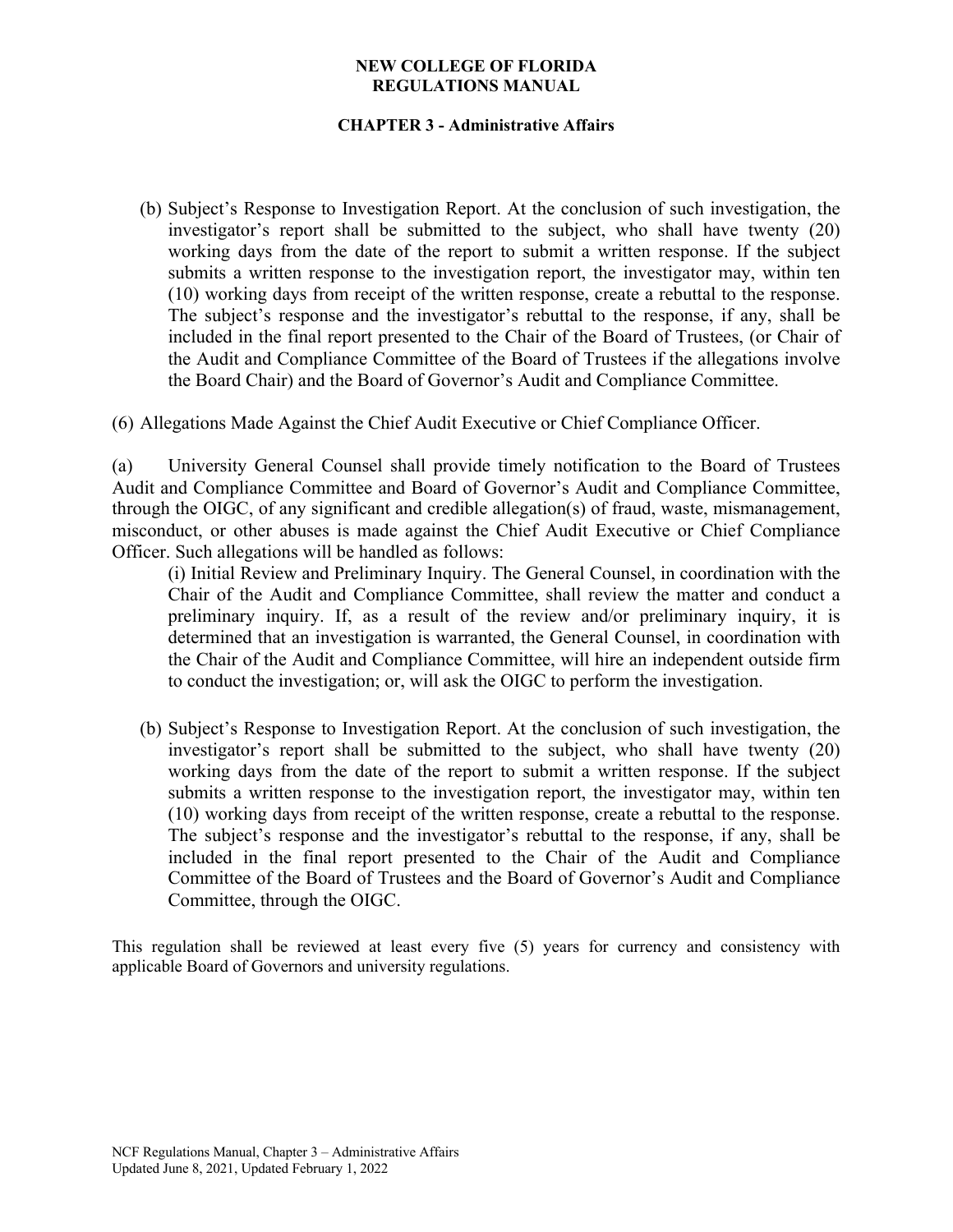# **CHAPTER 3 - Administrative Affairs**

### **Exhibit A – Examples of Occupational Fraud and Abuse (Association of Certified Fraud Examiners, Report to the Nation on Occupational Fraud and Abuse)**

- (1) Corruption
	- (a) Conflicts of Interest Purchasing Schemes, Sales Schemes, Other
	- (b) Bribery Invoice Kickbacks, Bid Rigging, Other
	- (c) Illegal Gratuities
	- (d) Economic Extortion

#### (2) Asset Misappropriation

- (a) Cash
	- 1. Larceny of Cash on Hand, from the Deposit, Other
	- 2. Fraudulent Disbursements
	- 3. Billing Schemes Shell Company, Non-Accomplice Vendor, Personal Purchases
	- 4. Payroll Schemes Ghost Employees, Commission Schemes, Workers Compensation, Falsified Wages
	- 5. Expense Reimbursement Mischaracterized Expenses, Overstated Expenses, Fictitious Expenses, Multiple Reimbursements
	- 6. Check Tampering Forged Marker, Forged Endorsement, Altered Payee, Concealed Checks, Authorized Marker
	- 7. Register Disbursements False Voids, False Refunds
	- 8. Skimming
		- a. Sales Unrecorded, Understated
		- b. Receivables Write-Off Schemes, Lapping Schemes, Unconcealed
		- c. Refunds and Other
- (b) Inventory and All Other Assets
	- 1. Misuse